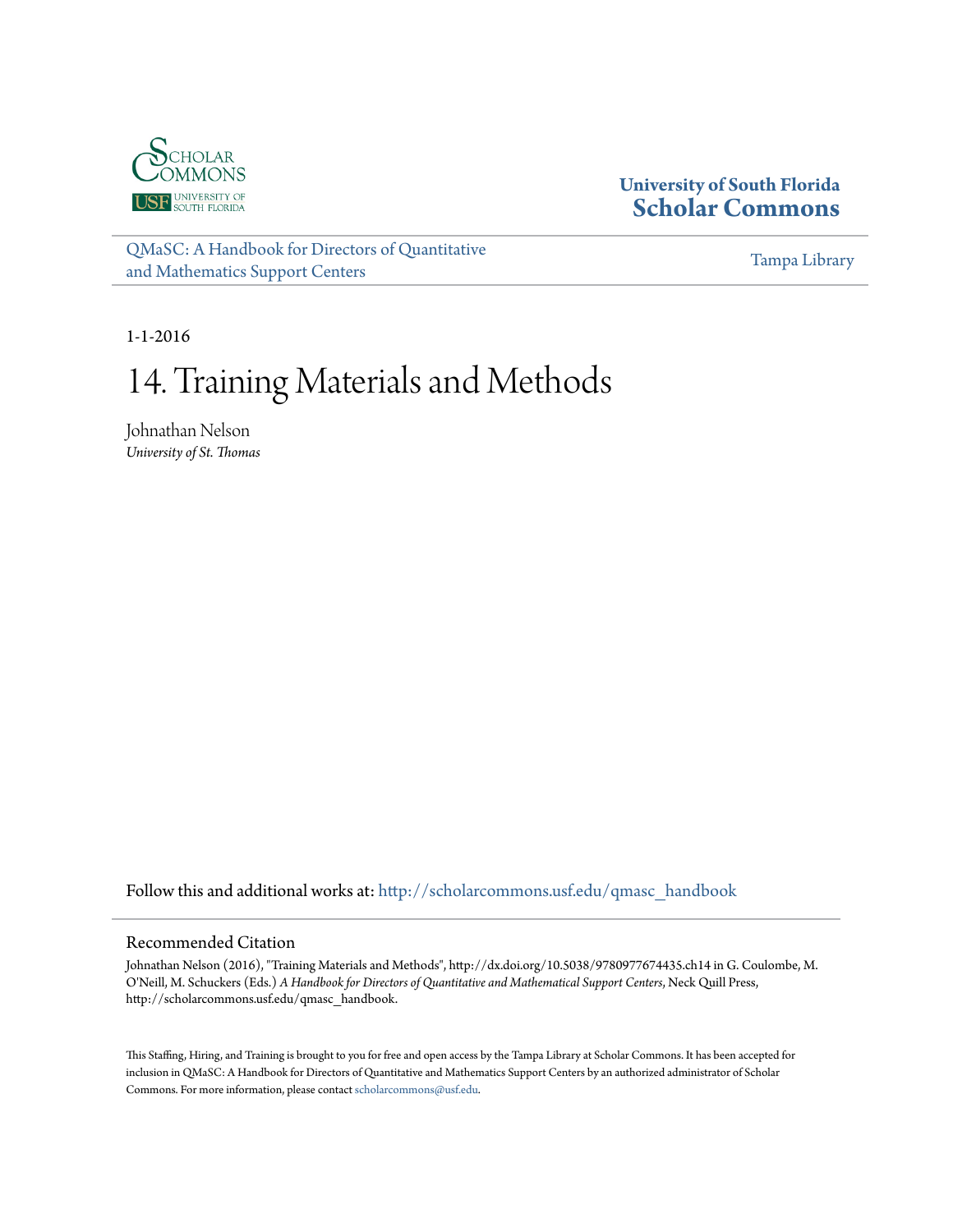## Training Materials and Methods

 c Johnathan Nelson, University of St. Thomas

### 1 Introduction

This chapter opens with a discussion of tutoring practices and methods that a director of a QMaSC center would be wise to go over with his or her tutors; it continues with a discussion of different ways that a director could conduct training sessions, and closes with a look at different approaches that different directors take towards training tutors in content knowledge.

## 2 Training Tutors in Tutoring Practices and Methods: What Should be Covered

It does not take an expert to tell you that knowledge is not sufficient for being a good tutor; one needs to know how to communicate with the individual being tutored in a way that will allow him or her to retain the knowledge, and use it on his or her own. QMaSC directors should and do recognize this when setting up their tutor training programs. According to a survey of 22  $\alpha$ MaSC directors at schools across the country<sup>[1]</sup>, the majority of tutor training that  $\alpha$ MaSC's conduct covers tutoring methods and practices, i.e., strategies and techniques used when helping students. There is a good deal of consensus among the directors surveyed regarding what methods and practices are the best.

Suggested Citation: Johnathan Nelson (2016), "Training Materials and Methods", [http://dx.doi.org/10.](http://dx.doi.org/10.5038/9780977674435.ch14) [5038/9780977674435.ch14](http://dx.doi.org/10.5038/9780977674435.ch14) in G. Coulombe, M. O'Neill, M. Schuckers (Eds.) A Handbook for Directors of Quantitative and Mathematical Support Centers, Neck Quill Press, [http://scholarcommons.usf.edu/qmasc\\_handbook](http://scholarcommons.usf.edu/qmasc_handbook).

This material is based upon work supported, in part, by the National Science Foundation under Grant DUE-1255945. Any opinions, findings, and conclusions or recommendations expressed in this material are those of the author(s) and do not necessarily reflect the views of the National Science Foundation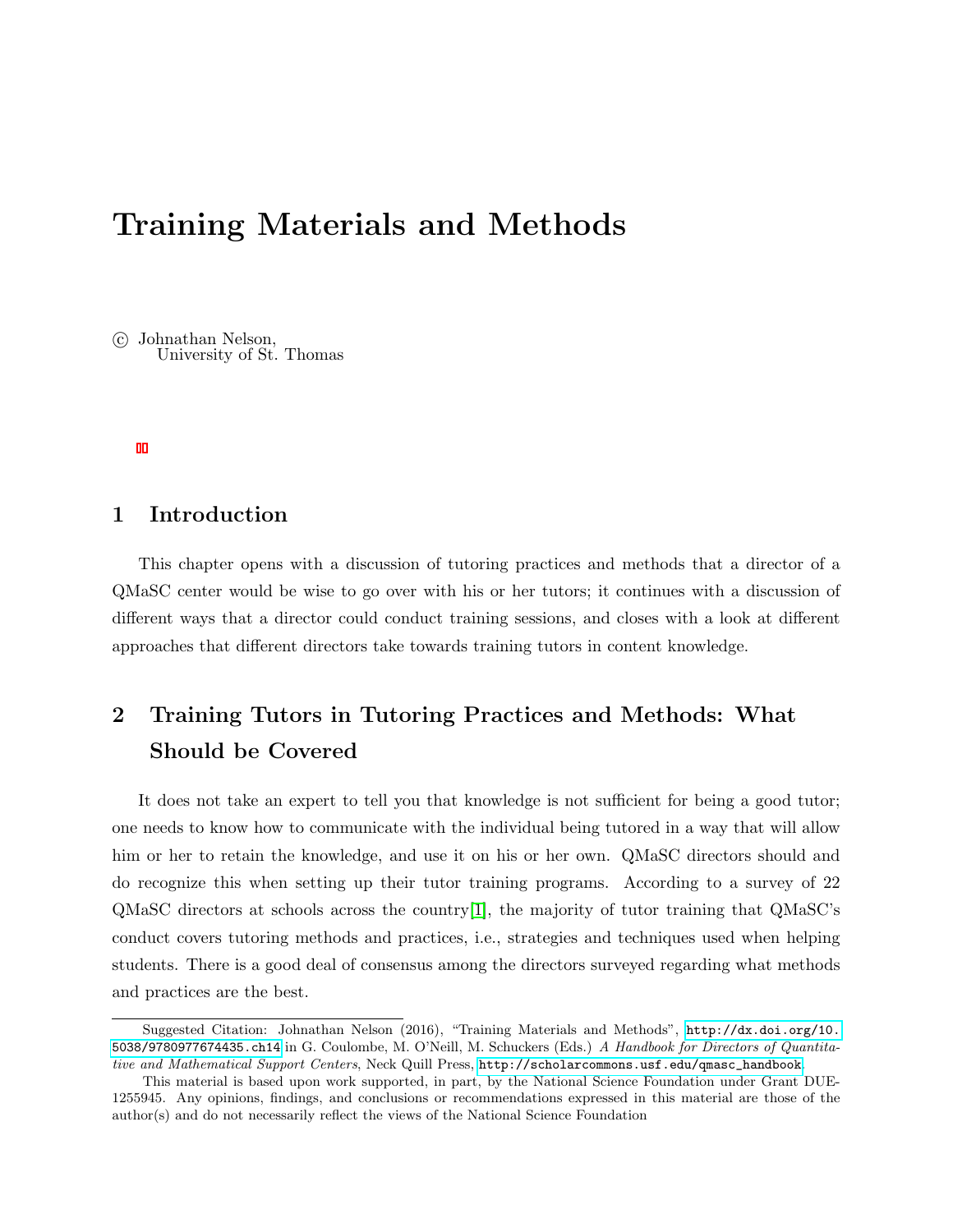#### Relational Understanding

Perhaps the single most important principle for tutors to know is that their role is to help students achieve real understanding of the material, as opposed to merely helping students find the right answers. Richard Skemp, author of the 1976 math education classic "Relational Understanding and Instrumental Understanding," says that tutors should help students achieve relational understanding, by which he means "knowing both what to do and why," instead of mere instrumental understanding, which he describes as "rules without reasons."[2] Although QMaSC directors may not use these terms, much of the training that they conduct has the aim of making tutors see the importance of helping students achieve relational understanding.

Patrice Conrath of Bethel University instills this principle in her tutors by telling them that she sees the main job of their center as "working itself out of a job," i.e., helping students to truly understand the material and adopt an approach towards mathematics that will allow them to be better learners in the future. She encourages her tutors to use a "hands behind your back" strategy, in which tutors do as little "showing" as possible. "If we plow through problems," she says "and show them the 'way to do it,' they may think some steps are magic, they might not understand some of the terms, and they may have thought about [how to do a problem] in a completely different, but correct way." She encourages her tutors to build off of the student's own ideas, as this will make it easier for students to integrate new knowledge into their existing framework of understanding.

Rosalie Tepper of Shoreline Community College conveys this same principle to her tutors by telling them that it is not the tutor's role to do the work for the students, but rather to "think of [their role] as asking leading questions and giving hints." This helps students draw on their prior knowledge, which allows them to make connections leading to deeper understanding. Tepper finds that other benefits come from this approach as well: "It keeps them awake and paying attention Also, having the student do as much as possible helps me (when working with a student) gauge their understanding, which in turn allows me to tailor my methods to them." By using questions, she finds it easier to identify the specific part of the problem that she needs to focus on with the student, and what parts of the problem the student already understands. She sees little pedagogical value in just showing students what to do. "Even if (after just showing students what to do) we ask the student 'do you understand what I did?' they might say 'yes' even if it's not true, due to embarrassment at their lack of comprehension, a belief that the tutor can't explain it better, or just a lack of interest," she says. Tepper says that it occasionally happens that a student's prior knowledge will be inadequate to build from, and in these cases the best thing for the tutor to do may involve more "showing" than would normally be recommended. In these instances, she says, it is a good idea to "make up a related example with different numbers, so that the student still has to do his or her homework problem."

Many other QMaSC directors share practices and methods with their tutors that will lead to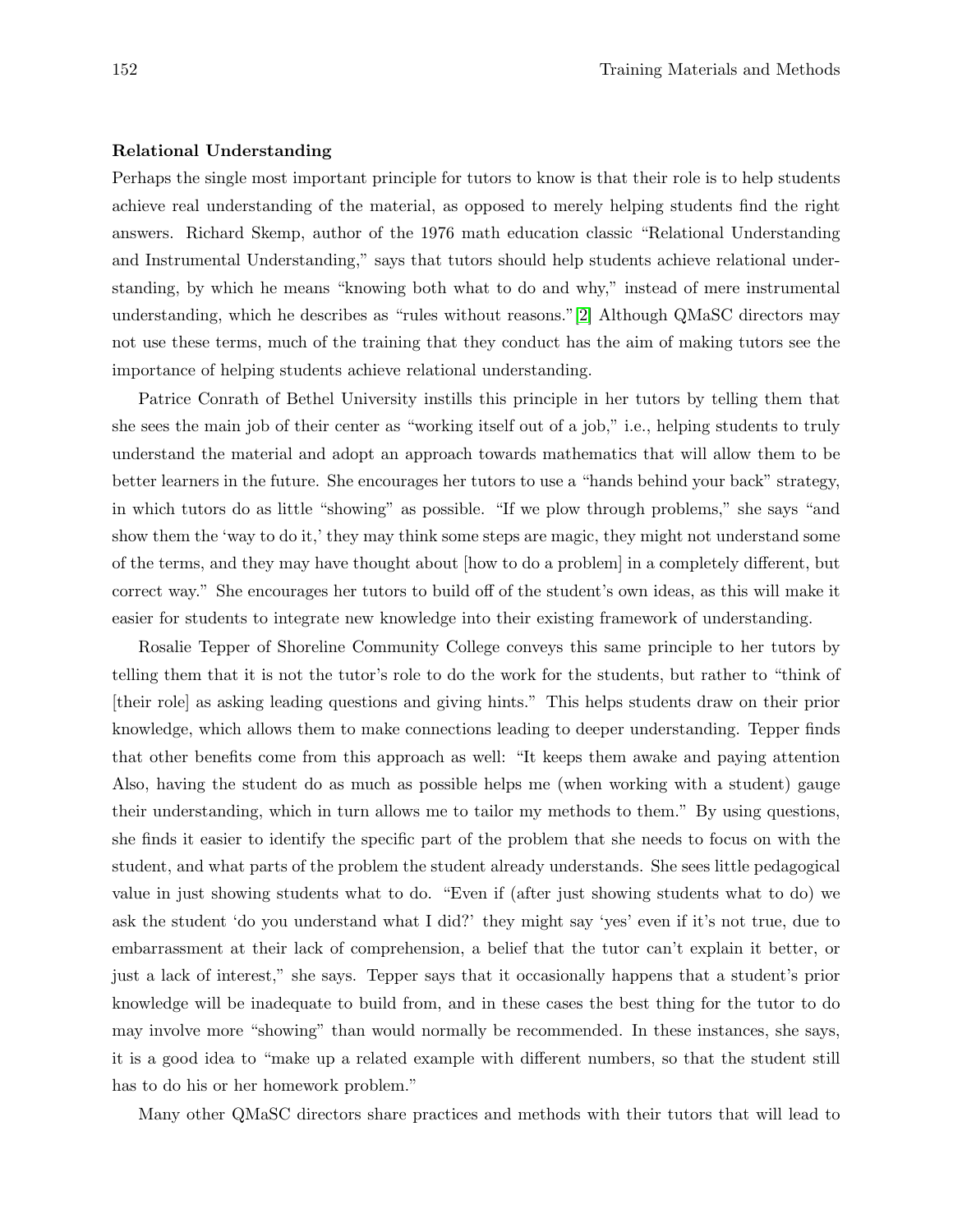relational understanding. Marcia Frobish of Grand Valley State University finds it important to train her tutors in questioning skills; she tries to have the tutors help students by "asking them, rather than telling them." Cat McCune of Smith College also tells her tutors to ask questions, not to "teach/tell," and to "keep the pencil in the hand of the tutee." Tiana Bosley of Wayne State University takes a similar approach, saying, "It is important for the tutor to 'not hold the pencil.' He or she needs to ask leading questions to get the tutee involved in thinking and solving the problem. It also helps the tutor assess how much the tutee may know." Maria Belk of Bard College tells her tutors to provide hints and, when these fail, to work through problems similar to the one the student is asking about, rather than simply giving the answer or doing the problem for the student. Thomas Dick of Oregon State University encourages his tutors to have the students "think aloud" about their approach to problems.

#### Interpersonal Skills and Professionalism

Many QMaSC directors also find it important to train their tutors in interpersonal skills, i.e., forming a friendly-but-professional relationship with the students they help. According to the survey, tutors should be trained in maintaining patience when students get frustrated or belligerent, developing a relationship with the tutee that makes them feel that its safe to ask questions, and in being generally upbeat and positive; in the words of Cat McCune of Smith College, tutors should be "aggressively enthusiastic" when greeting new students.

One common situation that tests tutors' professionalism is when students complain about their professors. It is important that tutors not join in, which would turn the tutoring session into a "professor bashing" session. Patrice Conrath of Bethel University tells her tutors to listen to the comments, but not join in. It is okay to acknowledge the students frustration, she tells them, but then to move on. She encourages her tutors to say things like "I'm sorry you are frustrated, I know it is hard, but let's attack the material." She wants her tutors to have positive attitudes, showing students "the excitement of doing math and the perseverance to plow through when it's tough."

#### FERPA and Confidentiality

Tutors should definitely be made aware of the Family Education Rights and Privacy Act (FERPA) [3] , which pertains to them as employees of the educational institution. FERPA prohibits school employees from divulging information to anyone other than the student about that student's academic records (including appointments for tutoring sessions or sign-ins to the QMaSC) other than for strictly professional reasons [2]. In general, the best policy would be that tutoring sessions are confidential and, while tutors can discuss experiences with a student for the purpose of improving the help that they give him or her, they need to be careful that they are not gossiping, or talking about particular students that they tutor, with friends who are not tutors.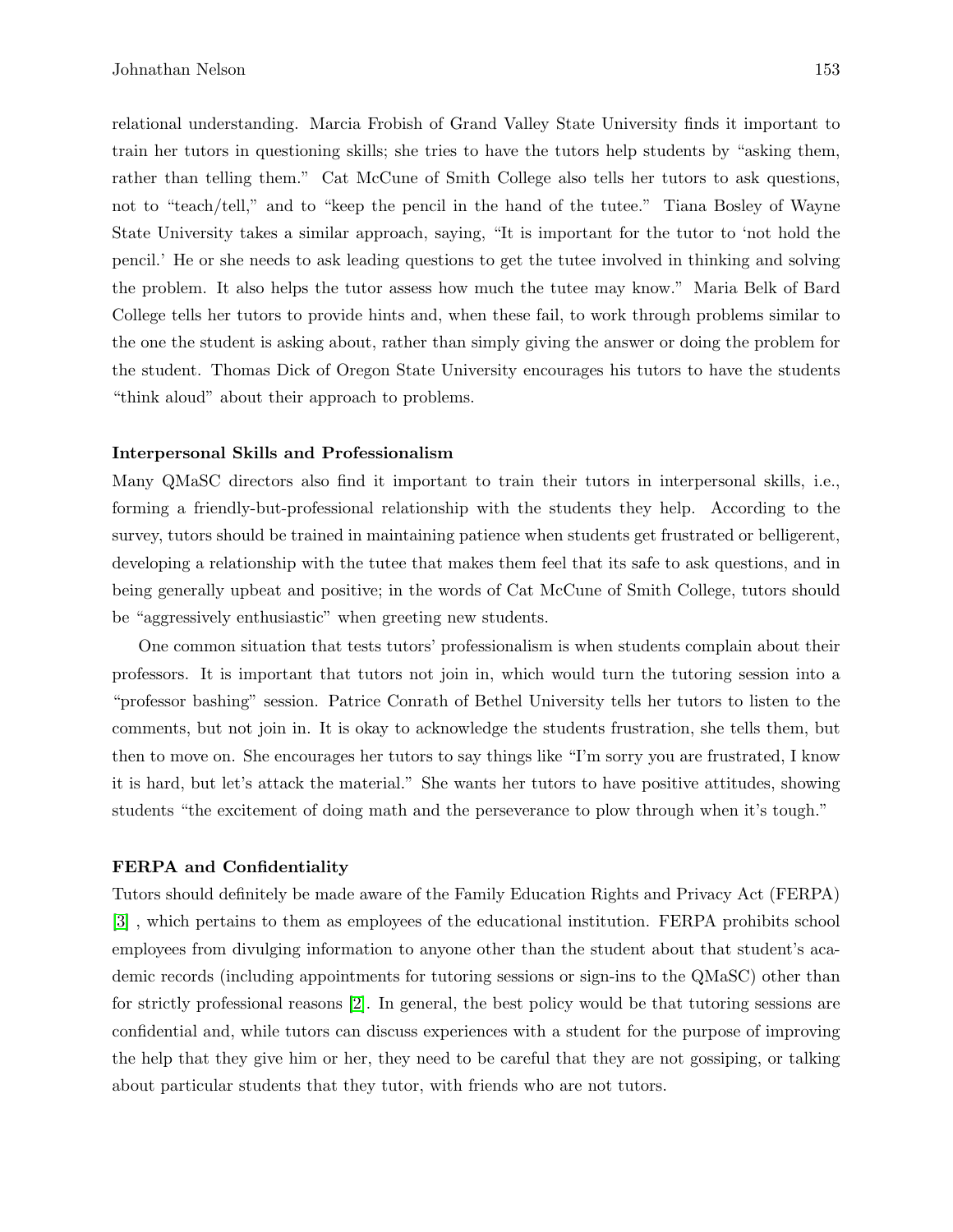#### Other Training Topics to Consider

QMaSC directors mention many other methods and practices that they cover in tutor training, including being aware of what course students are in so that course-appropriate approaches to each problem can be provided, how to work with more than one student at a time, what tutors should do when they get stuck, how to work with students from different cultures or who are English language learners, how to use answer keys properly, how to work with different learning styles, how to avoid being monopolized by especially needy students, strategies for addressing math anxiety, and making sure that help is authorized for the assignment that the student is asking about. Every QMaSC director should consider the approach that they want their tutors to take in dealing with these issues, but each director's preferred approach will likely vary, as differences in the way the QMaSC is set up, institutional or departmental curriculum, testing policies, demographics, and student support and disability services will need to be taken into consideration.

## 3 Training Tutors in Tutoring Practices and Methods: How to Conduct Training Sessions

Most of the QMaSC directors surveyed conduct training on tutoring practices and methods in an employee orientation session. The directors reported that their sessions lasted between 1 and 6 hours. In addition to covering basic employee information (expectations, how to find a sub, recording hours, etc.) these sessions also can include mock tutoring sessions, where tutors take turns acting as a student or as a tutor and offer one another feedback on how they did, or a scripted, staged session in which tutors (or the director) act out the "dos and don'ts" of tutoring. Many directors also have handouts that they give their tutors for reading and discussion; these handouts can include materials that the director has prepared covering tutoring practices and methods, as well as articles on teaching and learning that can be read and discussed.

Most QMaSC directors also have ongoing training for tutors. A common approach is to have meetings at the beginning of each semester; other directors conduct training more frequently. Most directors require tutors to attend training sessions (especially new tutors), but are generally pretty flexible when tutors have conflicts. Some conduct make-up sessions for tutors who were unable to make the original meeting; others put training materials online or send meeting notes to tutors who were unable to attend.

Rosalie Tepper of Shoreline Community College says that she sees the interview process as the beginning of training. During interviews with prospective tutors, she explains her tutoring philosophy (described in the previous section) with students, and lets them try to put it into action in a mock-tutoring session. She also has ongoing training to reinforce the practices and methods that she recommends to her tutors.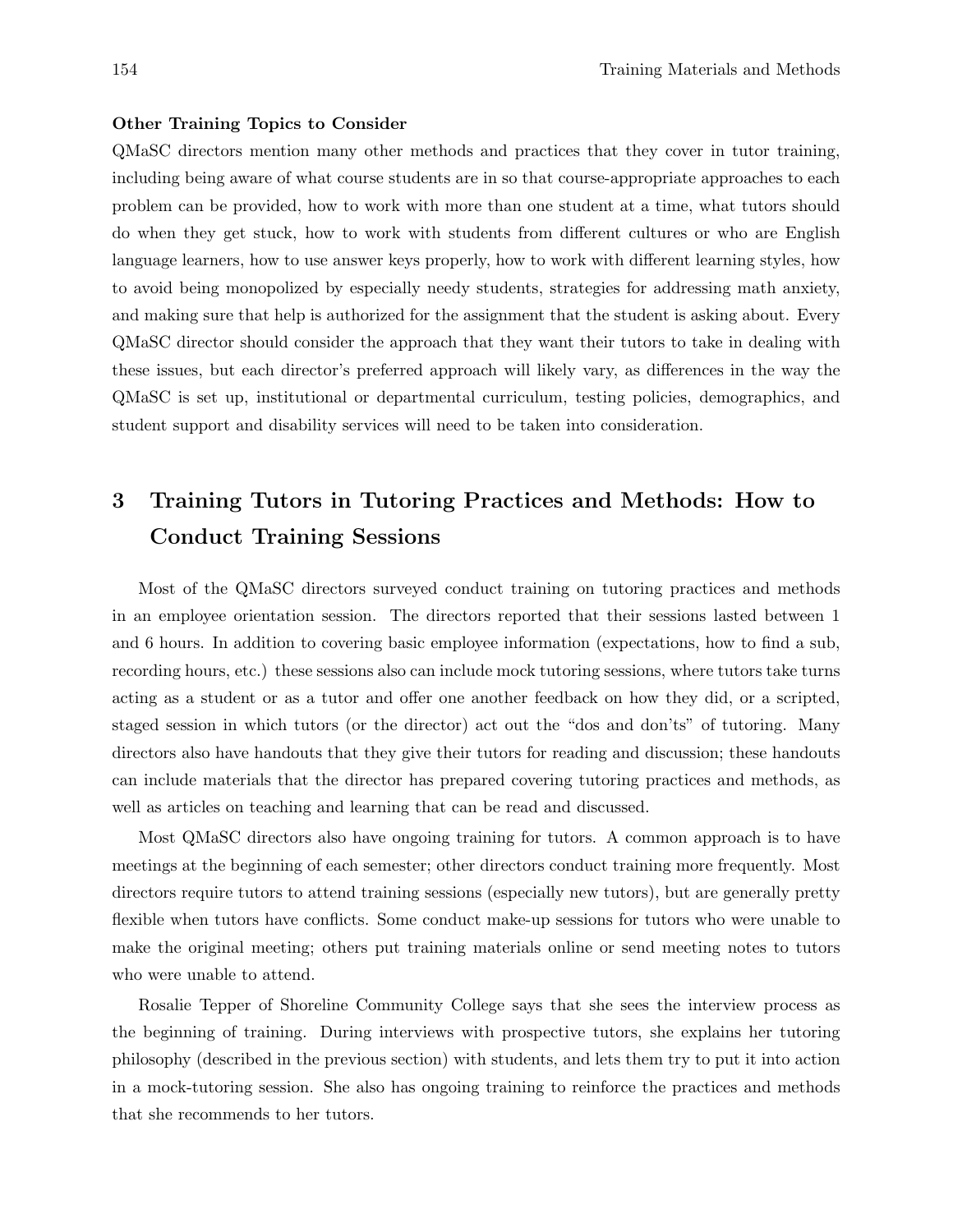At the University of St. Thomas, "Effective Math Tutoring Tips," written by George Dennis of Lower Columbia College, is used to introduce new tutors to effective practices and methods [4]. Dennis provides a number of tips useful in helping tutors adopt an approach that will encourage students to truly learn the material and become better independent learners. All of the tutors, new and returning, read and discuss Dennis' tips in the beginning-of-the-school-year meeting; this is especially effective because veteran tutors point out which of the tips they find particularly useful, which validates the tips in the minds of the new tutors. Skemp's "Relational Understanding and Instrumental Understanding" is also shared with the tutors, many of whom have likely seen the value of relational understanding in their own studies, but reading this article can solidify its importance in their minds.

Patrice Conrath of Bethel University says she likes to include time for tutor discussion led by her veteran tutors during training sessions. Conrath has a great strategy for making these discussions as fruitful as possible:

To solicit some of these lead tutor ideas, I will often put up a Google doc about a week before our monthly lab training meetings, and ask the lead tutors to write about current issues in the labs. They interact on this Google doc, brainstorming together, and then I divide up and organize issues and have different tutors lead different discussions at the meeting (usually the ones they brought up, or had good ideas about). I will lead the meeting, but they do most of the talking. It really goes quite well, and other tutors actively engage in the discussions and will feel empowered to contribute as well in this format. I have often wished I had brought a camera to record these fruitful discussions and may do so in the future.

Conrath says that her veteran tutors often have seen for themselves the value of the practices and methods that she advocates, and it can be good for the newer tutors to hear their peers reinforce her ideas. Also, being students themselves, the tutors can provide insight into professor expectations and student culture that will help their peers.

There is also information that a director may find helpful to use in conducting training sessions put out by the College Reading and Learning Association (CRLA) and by the National Tutoring Association. The CRLA guide provides a comprehensive guide to general tutor training topics and also a section specific to mathematics [4]; the National Tutoring Association has a code of ethics and information, as well as information on certification, workshops, and conferences [5].

### 4 Training Tutors in Mathematical and Quantitative Content

Some QMaSC directors cover mathematical or quantitative content in their training sessions, but many do not. Many QMaSC directors say that, since the tutors that they hire have taken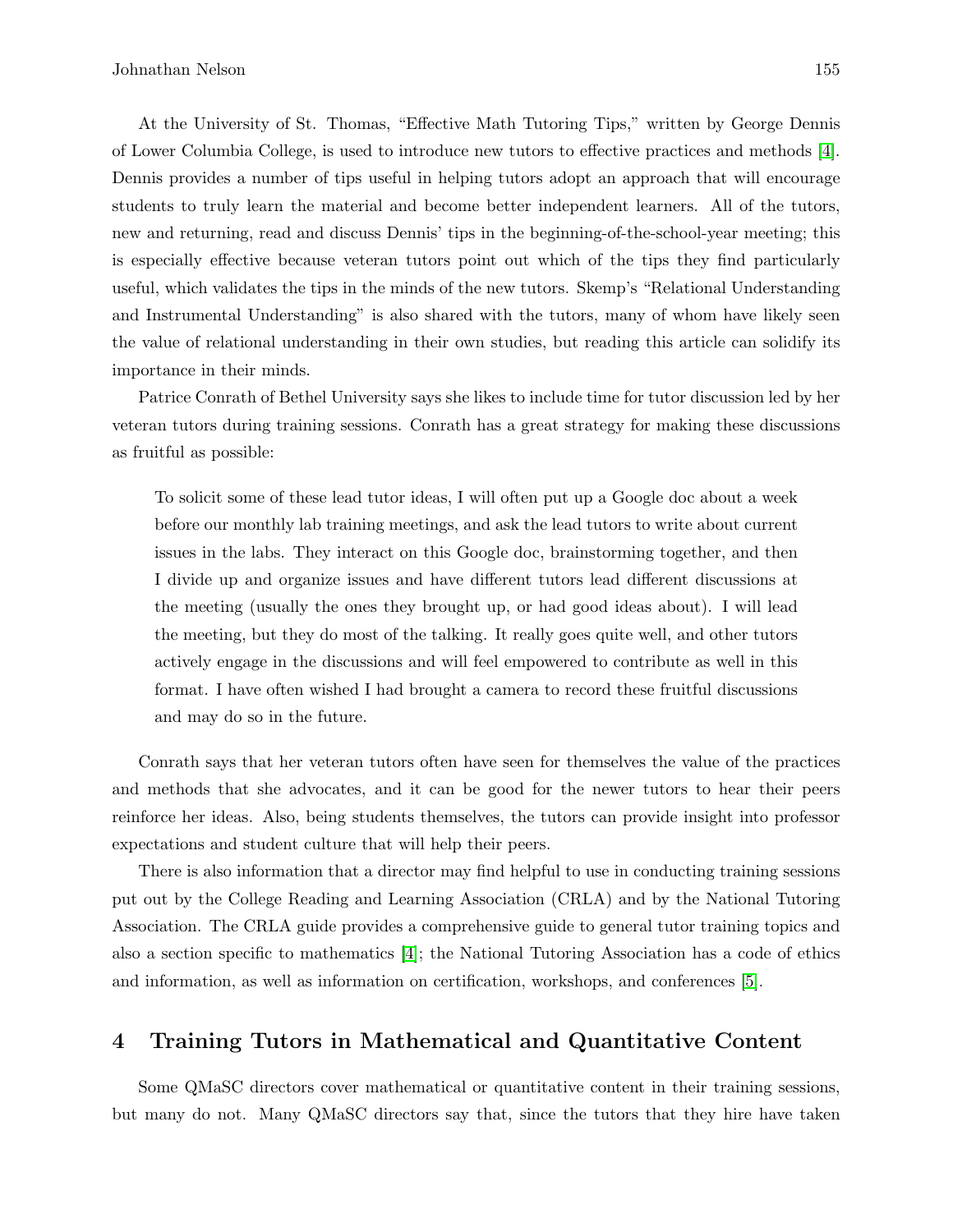several math classes, have earned good grades in these classes, and have strong recommendations from faculty members, they assume that the tutors will have no problems with the content. Others say that they would perhaps like to train tutors in content, but it is unrealistic to do so because there would be too much material to cover. Centers that focus more tutoring for quantitative courses may find it difficult to cover the wide range of disciplines and courses that they support.

Furthermore, the set-up of each QMaSC can affect the need for content training. For example, Bethel University's QMaSC has large numbers of tutors working at the same time (although it is open for fewer hours than many other institutions' QMaSCs), so even if some of the tutors cannot provide help on a given topic, there is usually at least one tutor who can.

QMaSC directors that do think it important to train tutors in mathematical content believe that tutors especially benefit from training in topics from basic math or pre-calculus and trigonometry, application-type questions from various courses, and topics from mid-level mathematics courses. Tiana Bosley of Wayne State University says that she finds it important to train tutors in content from lower level math courses, as often a good deal of time has passed since the tutors studied some of this content themselves. Darry Andrews of Ohio State University finds that tutors often are "rusty" in explaining how to set up word problems, and so would benefit greatly from training that would cover applications. Dennis Lewandowski of Michigan Technological University notes that his tutors do not always feel comfortable with topics from Calculus 3, Differential Equations, or Linear Algebra; his content training is driven by their suggestions, and is conducted in his meetings with what he calls "open discussion," i.e., having the tutors that are confident with the material share their knowledge with those that are not.

At the University of St. Thomas, tutor training on mathematical content is held, and it is very beneficial. Although the tutors that work in the St. Thomas' QMaSC have earned high grades in their classes, and have strong recommendations from math faculty, their knowledge of many topics could use some shoring up. Many students that come into our QMaSC seeking help are in Finite Mathematics, an applications-based lower level math course. Topics from this course include probability and financial math, which the tutors often do not study until their senior year, if at all. Also, there are concepts in college algebra and trigonometry (such as the rational zero test for polynomials and trigonometric identities, to name a couple) that undergraduate students do not often use after initially learning them (which many tutors did in high school). Finally, there are difficult topics from Calculus II and Multivariable Calculus, such as sequences and series or vector calculus, that even strong students can struggle to understand, and so it is beneficial for the tutors to spend some time reviewing these topics as well.

During the 2012-2013 school year, a new approach to tutor training on mathematical content was tried at St. Thomas; topics, in which many tutors were relatively weak, were chosen and associated worksheets designed and distributed to help the tutors review these topics. Referencing course schedules provided by professors, training sessions for each topic were scheduled on a date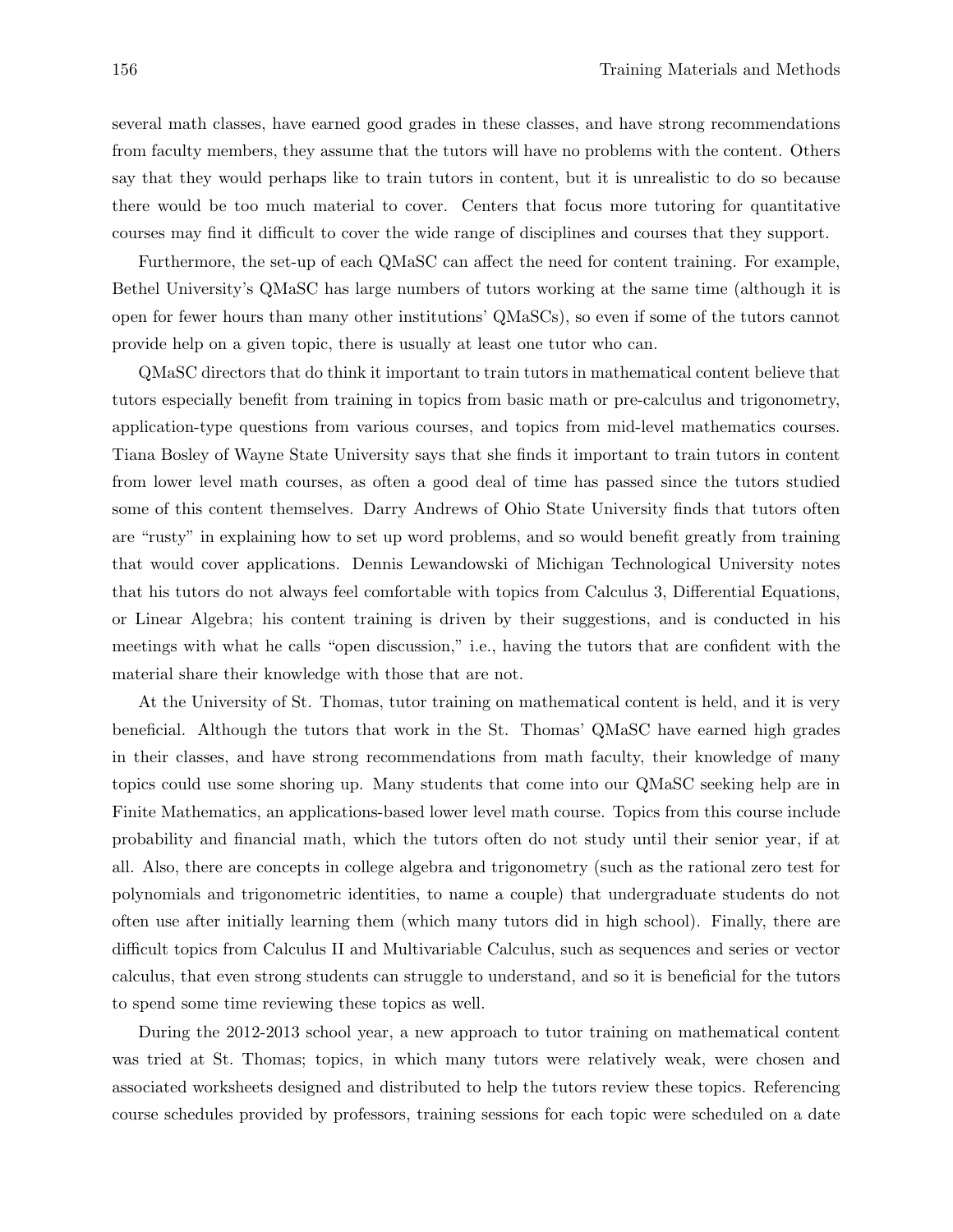when professors were beginning to cover that topic in their courses. During the training sessions, the tutors worked through the material, discussing with one another and getting help when needed. Attendance at the training sessions was optional, tutors who couldn't make training could pick up the worksheet for study on their own. However, tutors were given brief tests on each topic covered in training, and each tutor was expected to pass at least 5 tests throughout the year (a total of 14 tests were given; tutors could pick and choose which tests to prepare for and take). It was pleasing to see that many of the tutors chose to be tested on topics in which they knew that they had previously struggled, and that most tutors had no trouble in passing the minimum number of tests, and some tutors even took well more than the minimum number (the tutors could record hours spent at training sessions or taking the tutor tests, and also were promised an extra raise to tutors who passed at least 10 tests throughout the year). However, it was somewhat disappointing to find that some tutors did not feel like they could put in the time to prepare for the tests; the expectation that tutors pass at least 5 tests ended up being one enforced with some "flexibility." Overall, though, this program seemed to be helpful in making the tutors better able to help students.

### 5 Conclusions

There is much variety in how QMaSC directors conduct tutor training, and in what they cover. Much of this variation arises naturally from differences between institutions.

It seems, however, that many of the methods and practices advocated by QMaSC directors are oriented towards helping students achieve what Skemp would call "relational understanding," as opposed to "instrumental understanding." Also, QMaSC directors find it important to train tutors in how to interact with students, professional behavior, FERPA, and many other areas, several of which will require institution-specific approaches. Most directors accomplish this training through a combination of orientation sessions for new tutors and ongoing training sessions for continuing tutors, and find mock tutoring sessions, handouts outlining important strategies, and tutor-led discussions to be effective ways of conveying best methods and practices to the tutors.

When setting up a tutor training program, a QMaSC director should also consider whether or not training should be conducted on mathematical content. Factors to be considered include how well the tutors' knowledge will line up with the topics that they will be asked about and the amount of time that can reasonably be spent on training the tutors in mathematical content. The extent of content training can vary greatly, from ad hoc tutor-led discussions of the needed review material to systematic content training with worksheets and tests.

## 6 Bibliography

[1] J. Nelson, "QMaSC Director Survey Re: Training." survey, 2013.